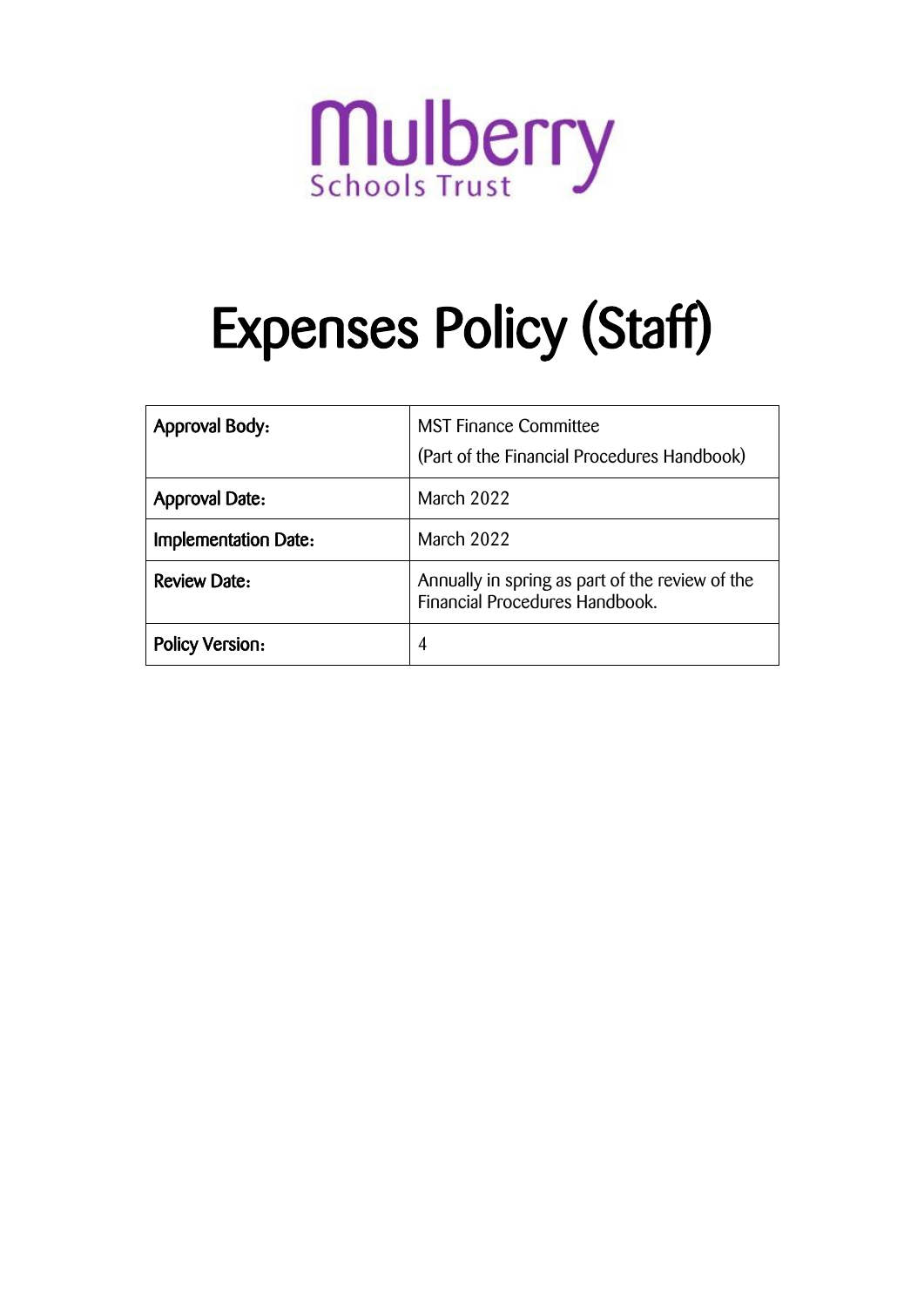

| Version | Reviewed   | Changes since last version |
|---------|------------|----------------------------|
|         | March 2019 | New policy<br>$\bullet$    |
| റ       | March 2020 | No changes.<br>$\bullet$   |
| 3       | March 2021 | No Change<br>$\bullet$     |
|         | March 2022 | Minor changes<br>$\bullet$ |

This policy has been adopted by the Mulberry Schools Trust and will be applied to all schools which belong to the Mulberry Schools Trust.

PETTY CASH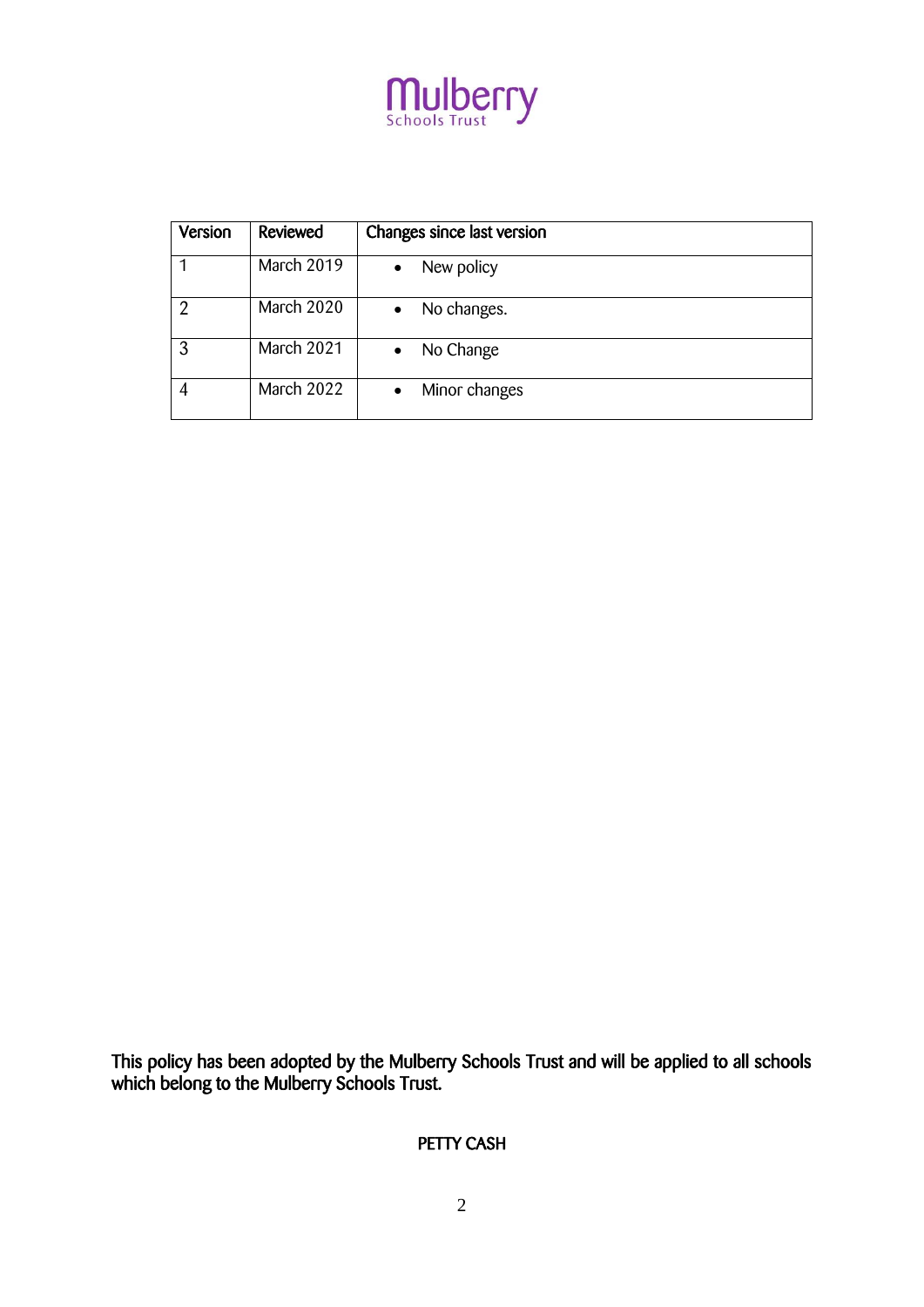

#### 1. Purpose and Use

The purpose of petty cash is to enable teachers and other members of staff to pay cash for minor expenditure relating to curriculum purchases, travel and other ad-hoc payments relating to classroom/school expenditure.

It is designed for small, urgent incidental expenses where it is unfeasible or impractical to use normal purchasing means, not as a method to bypass the School's Accounts payable or purchasing systems. There are circumstances where it is not practical to order goods/services via the purchase ordering systems due to the unique nature of the purchase, whilst it is recognised that these need to be considered on an individual basis the general rules concerning petty cash in this section need to be adhered to as much as possible. Any exceptions need to be agreed by the Headteacher, CFO or CEO in advance of any purchases.

Schools should keep petty cash use to an absolute minimum.

#### 2. General Guidelines

The LGB must agree an appropriate level of cash to be held on a school's premises. The level should be based on the amount likely to be required in a set period and give consideration to the administration of replenishing the float.

Adequate insurance cover must be in place to cover cash held in the school at any time. This includes income, as well as petty cash.

The Headteacher is responsible for nominating a float-holder and deputising officer for managing petty cash. The Headteacher is also responsible for informing the School's Management Team of any changes to the float-holders. The deputising officer will cover the duties of the float-holder during holidays or sickness etc. and can also present or collect the float reimbursement at any time.

A petty cash float is advanced to a nominated float-holder, who is responsible for ensuring that these procedures are followed:

- The petty cash float does not exceed the value approved by the LGB/Trust.
- The petty cash float must be kept in a secure location where the room can be locked. The float should be kept in a safe or a lockable cupboard.
- Arrangements for access to the money should be set down in the scheme of delegation, and should ensure that adequate segregation of duties exists.
- The school's insurance policy must cover the level of cash that can be held on site. If the policy stipulates any conditions for holding cash, such as being kept in an adequate safe for the purpose, these conditions should be adhered to.

The following general restrictions apply to the use of the petty cash float:

- Petty cash must not be used to cash personal cheques
- Salaries and wages must not be paid through petty cash
- Petty cash must be replenished through the correct bank account and not through income collected at the school. All cash and cheques received on behalf of the school must be banked intact.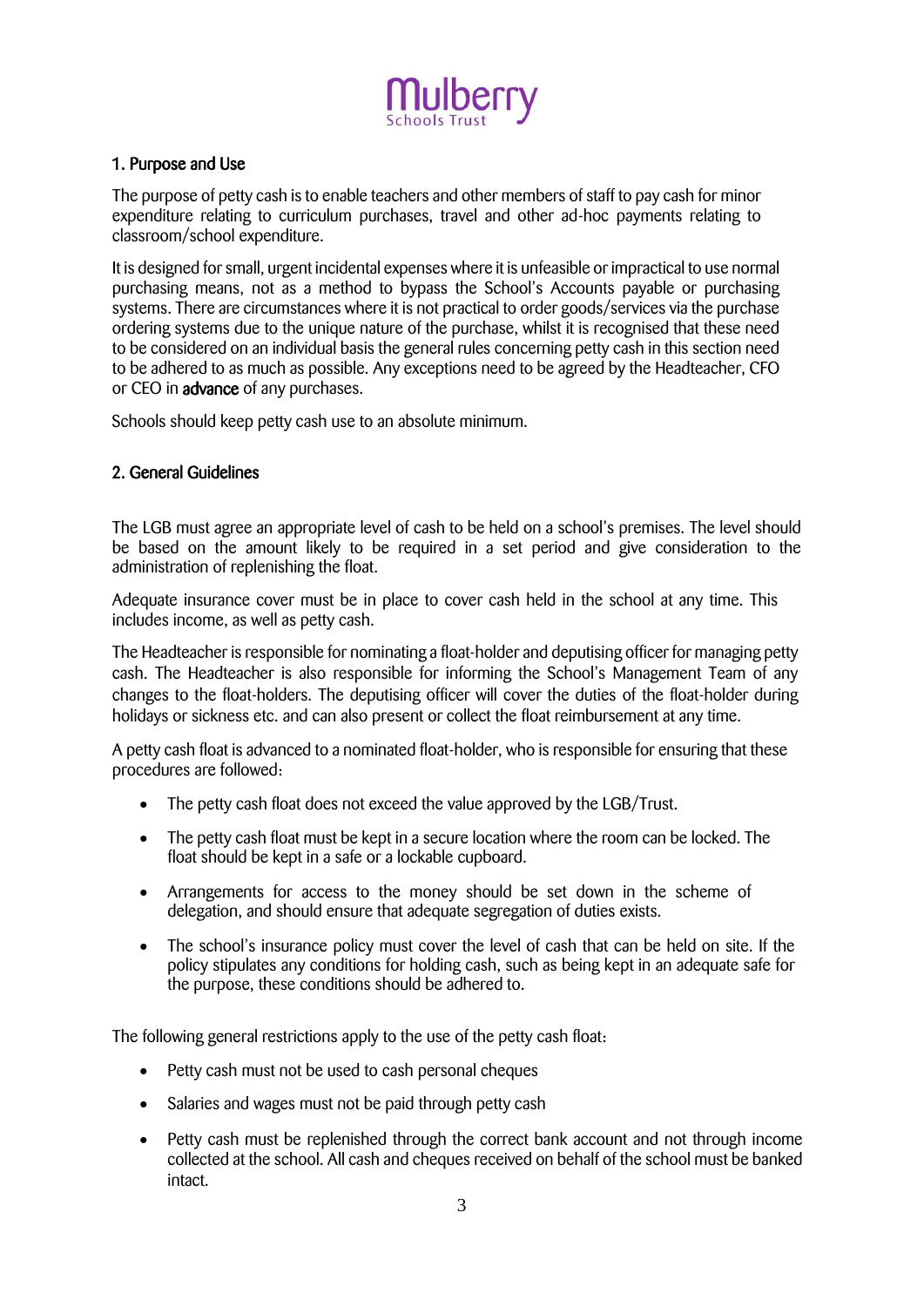

Petty cash is to be used only for reimbursing small amounts of necessary expenditure, up to a specified maximum amount, as a guideline, reimbursement of under £25 to be paid in cash and reimbursements of over £25 by bank transfer up to limit of £100, any amounts over £100 need to be agreed in advance with the Headteacher, CFO or CEO. The School's LGB has the authority to change the limit for petty cash claims only with the agreement of trustees.

All payments from petty cash must be supported by invoices or receipts. If VAT is being paid, the vouchers must meet the VAT requirements. If they do not, the VAT cannot be reclaimed, so the whole amount should be charged to the school.

As a general rule, if a receipt is not available, a signed explanatory voucher must be completed, agreed and countersigned by the Headteacher, before any reimbursement can be made.

The claimant should complete a petty cash reimbursement form, attaching the receipts and obtaining the approval of an Authorised Signatory. The claim should be reimbursed by the float-holder only after it has been approved.

The float holder must ensure that records are kept to show the nature of the expenditure.

See Appendix 1 for a sample Petty Cash Reimbursement Form.

The total of cash remaining (plus receipts and/or vouchers for reimbursements) must be equal to the total float at all times. Any discrepancies should be investigated and corrected. If this is not possible, the Headteacher needs to be informed in writing.

The Headteacher is responsible for ensuring that the float is checked regularly and that such checks are documented.

See Appendix 2 for a sample Petty Cash Reconciliation Form.

When replenishing the float, the amount requested must equal the total of the receipts and should bring the float back to its full total.

Petty cash floats must be monitored and replenished regularly, to maintain the level of the float that the School requires.

All petty cash float reimbursements must be reconciled before the float can be replenished. Supporting documents, with claim forms and receipts, must be attached to the control sheet and filed.

See Appendix 3 for a sample Petty Cash Control Sheet.

It is the duty of the float-holder or deputising officer to present and collect the reimbursement. The float reimbursement will be issued only to one of the named individuals. A letter of authorisation should be given to the member of staff presenting the reimbursement cheque at the bank which should be signed by an authorised signatory, as per the school's bank mandate.

See Appendix 4 for a sample Petty Cash Bank Letter.

#### TRAVEL AND SUBSISTENCE

There are three work related Travel Expenses schemes within the Mulberry Schools Trust, these are in accordance with the schemes set by Tower Hamlets Local Authority. The Essential Car User Allowance and the Travel Allowance schemes have their own job related criteria which need to be met to qualify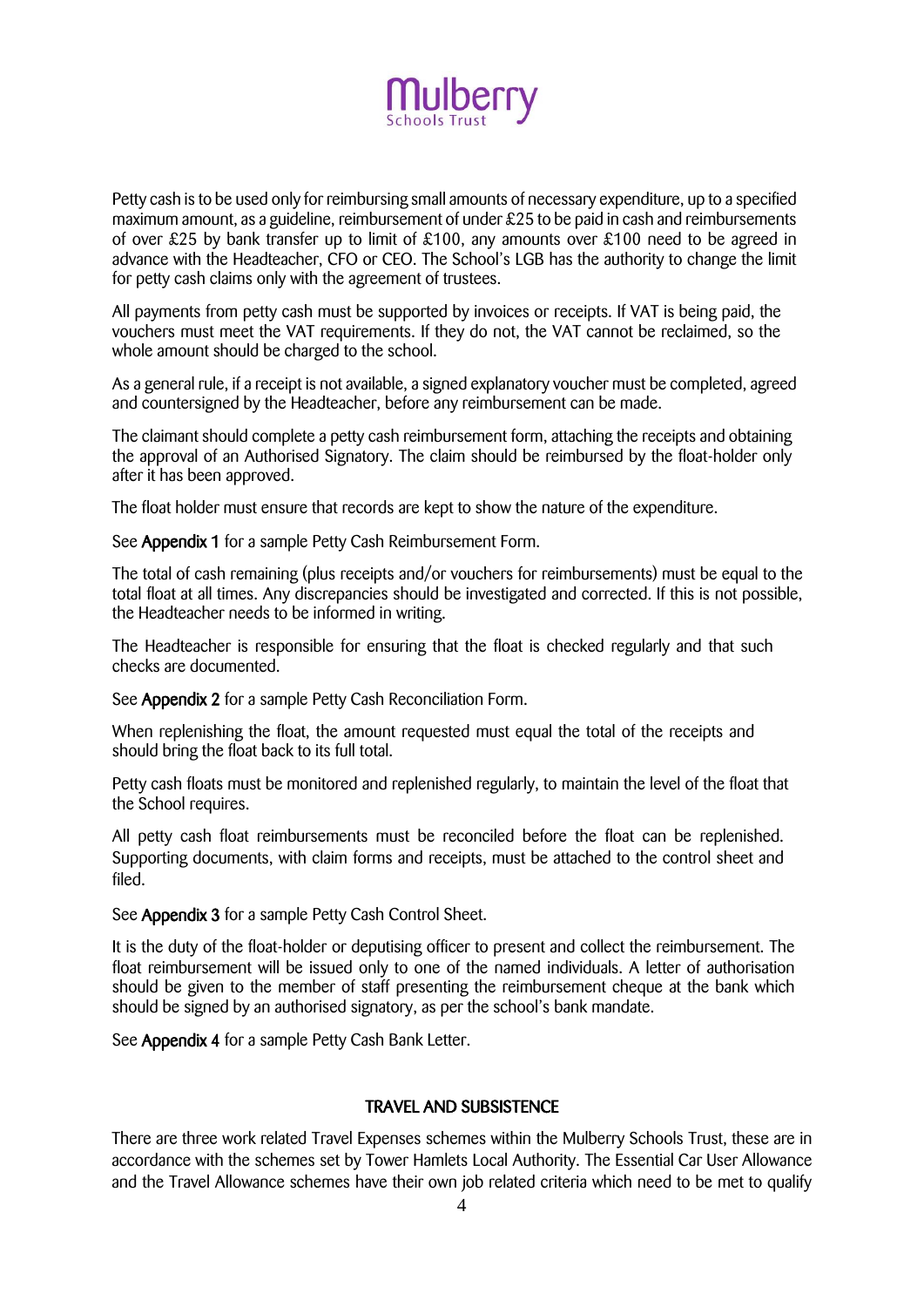# lulberry

for the allowance. Staff can only qualify for one of the schemes and, in the case of the Essential Car User Allowance/Oyster Card and Travel Allowance, this will be determined by the job description. The third scheme is the Casual Car User Allowance. The decision will be made and authorisation given by the Head Teacher as to whether one of these allowances is applicable to the post.

#### Essential Car User Allowance

The criteria for being classified as an essential car user are:-

- Heavy or valuable equipment has to be transported more than once a week and/or
- Work related passengers are carried i.e. clients (service users) are carried more than once a week and/or
- A post that must have a car available at all times for providing an emergency response which requires immediate attendance at an incident and where the use of the public transport would not allow a quick enough response and/or
- As a reasonable adjustment for a disabled employee who requires use of a car to carry out the duties of their post on a weekly basis. This must be supported by a recommendation from Occupational Health.

Staff who are recruited to posts designated as being entitled to Essential Car User Allowance (ECUA) will be able to claim their ECUA from the date they commence employment with the school providing they satisfy the necessary criteria i.e. they hold a current driving licence and have a car available (on provision of the correct documentation i.e. insurance certificate stating insured for business use, car registration document and current M.O.T certificate if the car is more than 3 years old). Payroll will be instructed to pay the ECUA by the Finance Director.

# Oyster Cards

In the event of a post attracting an Essential Car User Allowance but where the post holder or person appointed to the post does not hold a valid driving licence or does not have the use of a car, and is therefore unable to fulfil the criteria for claiming the Essential Car User Allowance, the Manager can authorise the purchase of an Oyster Card to enable the post holder to carry out work related travel. For further information please contact your Directorate Central Services Team.

# Travel Allowances

Where the Essential Car User criteria do not apply and the following criteria are met, then a travel allowance of £1,472.00 (subject to tax and National Insurance) will be paid towards the cost of an annual travel card for zones 1-3. The figure will increase in line with annual fare increases.

Travel Allowance Criteria:

- There is a requirement to undertake site/client visits on a daily basis
- The post holder occupies a position where there are proven recruitment and retention difficulties
- Must not be in receipt of an ECUA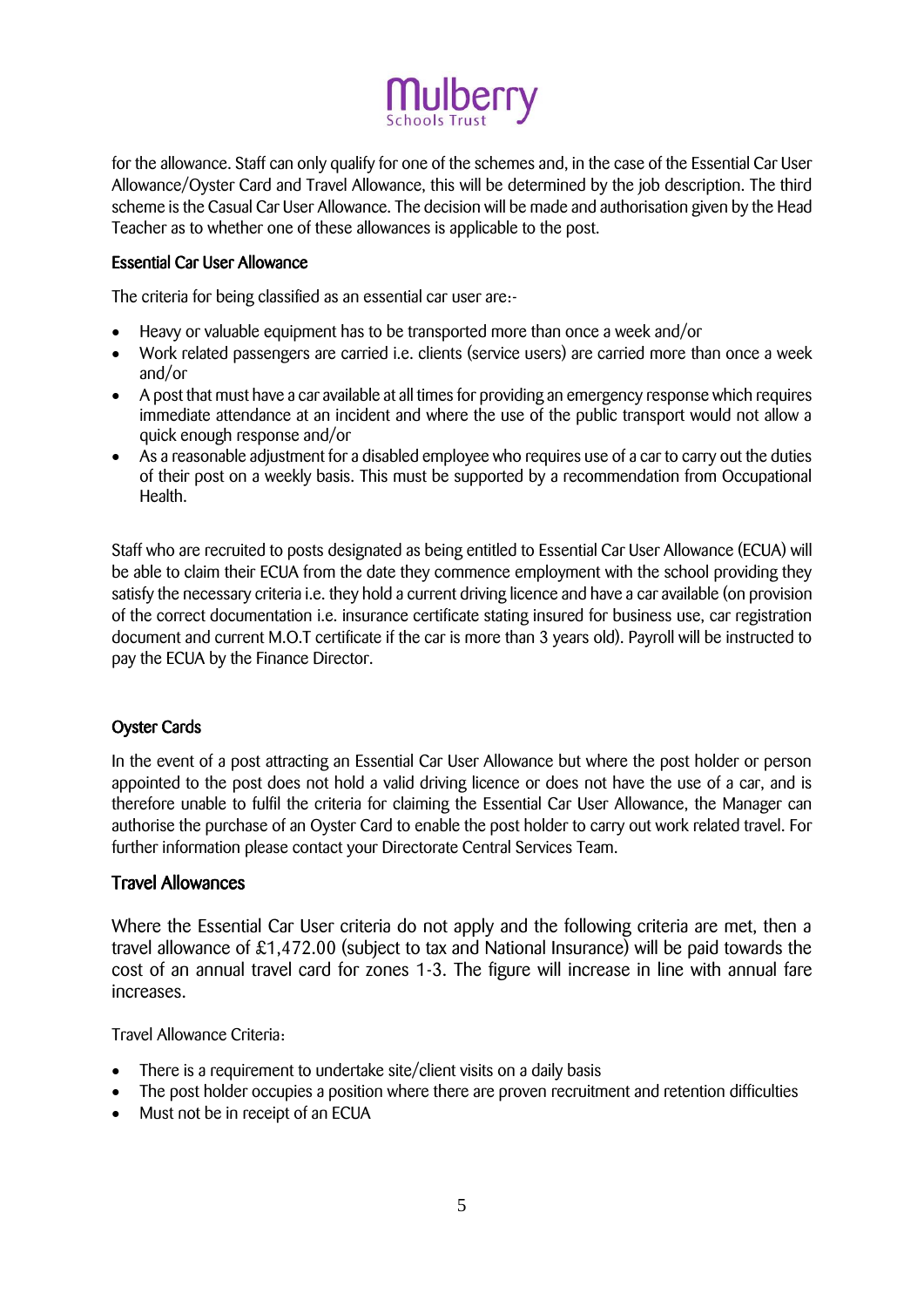

For journeys which happen only on occasion and not on a regular basis staff should incur the cost of their journey themselves and then reclaim the amount, providing the relevant evidence through the petty cash claims process.

#### Casual Car User Allowance

In addition there will be situations where a car will need to be used and when public transport is not a viable alternative. In these circumstances a casual car user allowance will apply subject to the following criteria.

Casual Car User criteria:

- the hours at which the post holder must complete journeys e.g. a journey cannot be completed until after the tube and rail networks have closed down;
- there is an occasional need to carry heavy equipment or transport clients e.g. less than once a week;
- a post requiring use of car to provide duty cover on an occasional basis i.e. less than once a week:
- a reasonable adjustment being required for a disabled employee that requires use of a car to carry out the duties of their post less frequently than once a week. This must be supported by a recommendation from Occupational Health; or,
- a need to visit clients outside of London (zones 1,2&3).

#### Withdrawal of Allowance

If for any reason the duties of your post change, e.g. through a restructure or a substantial change in your job description or personal circumstances, the Essential Car User Allowance or Travel Allowance will be withdrawn. You will be notified in advance of this occurrence.

# SUBSISTENCE AND OUT OF POCKET ALLOWANCES

Where staff are required to travel as part of school business (usually for a whole day or overnight), subsistence, out of pocket and disturbance allowances may be payable with the agreement of the Head Teacher. The following allowances and rates apply, these are based on the Council's rates.

#### Subsistence Allowances

| <b>Breakfast</b> | £4.48 |
|------------------|-------|
| Lunch            | £6.17 |
| Tea              | £2.43 |
| Evening meal     | £7.64 |

# Out of Pocket Allowances (Residential Training Courses)

| Per night | £3.63  |
|-----------|--------|
| Per week  | £14.55 |

Subsistence allowances only apply where a meal or snack has not been provided as part of the event which the member of staff is attending. In this instance the rates are payable as a contribution towards the meals which have been paid for out of the staff member's own funds.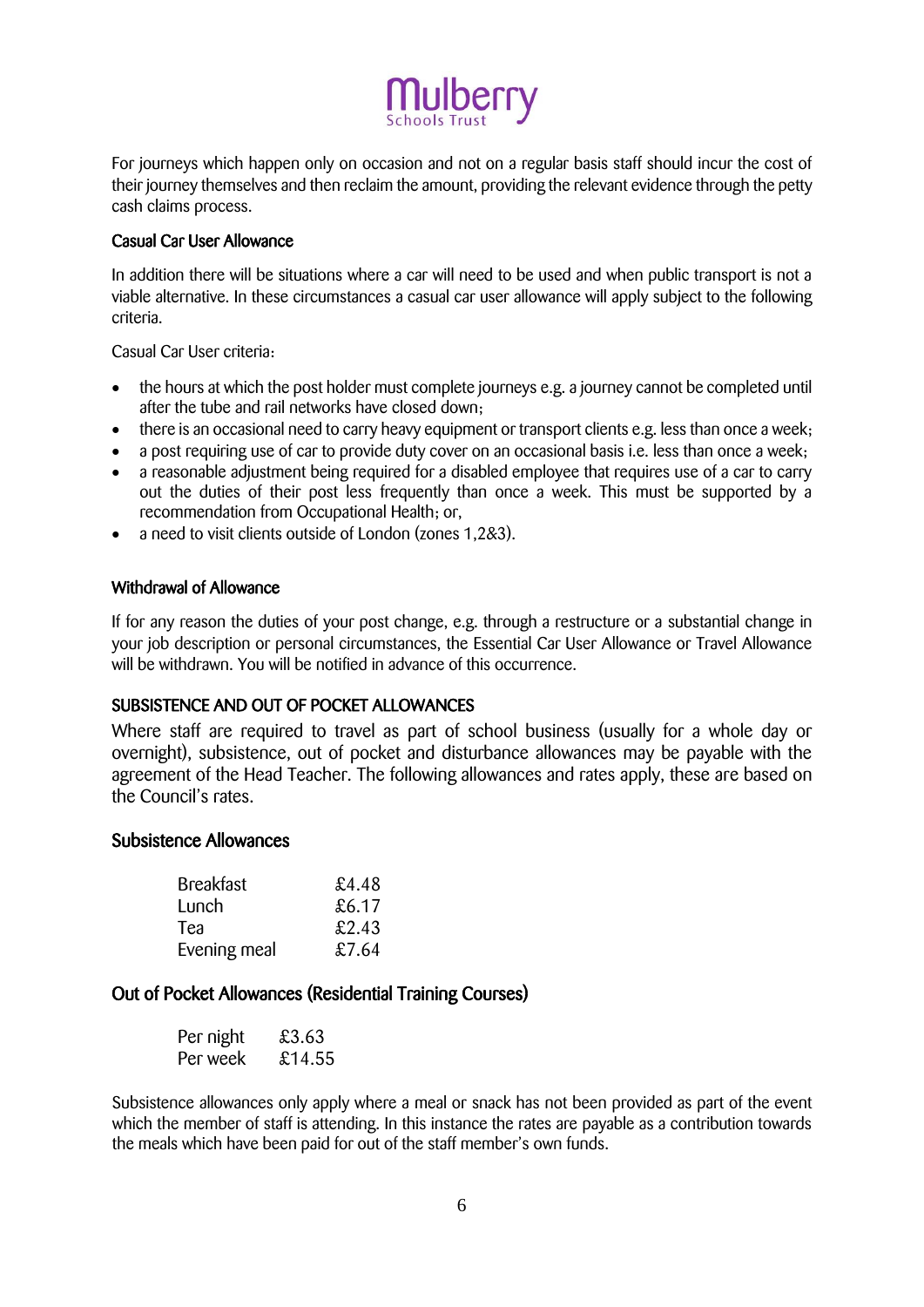

#### Appendix 1 - Sample Petty Cash Reimbursement Form

School Name

#### PETTY CASH REIMBURSEMENT FORM

Please complete and return with receipts attached

CASH: PAYMENTS UP TO £25.00

BANK TRANSFER: PAYMENTS OVER £25.00 up to £100 (over £100 claims only with prior agreement)

#### NAME OF CLAIMANT:

| Description                                      | <b>Net Amount</b>            |  | VAT |  | <b>Budget</b> |
|--------------------------------------------------|------------------------------|--|-----|--|---------------|
|                                                  |                              |  |     |  |               |
| Description of item, reason for claim, date etc. |                              |  |     |  |               |
|                                                  |                              |  |     |  |               |
|                                                  |                              |  |     |  |               |
|                                                  |                              |  |     |  |               |
|                                                  |                              |  |     |  |               |
|                                                  |                              |  |     |  |               |
|                                                  | <b>Total Amount Claimed:</b> |  |     |  |               |
| Signature of Claimant:                           |                              |  |     |  |               |
| Date:                                            |                              |  |     |  |               |
|                                                  |                              |  |     |  |               |
| Claim Approved By:                               |                              |  |     |  |               |
|                                                  |                              |  |     |  |               |
|                                                  |                              |  |     |  |               |
|                                                  |                              |  |     |  |               |
| NO RECEIPT = NO REIMBURSEMENT                    |                              |  |     |  |               |
|                                                  |                              |  |     |  |               |
| Cash Received by:<br>(Signature of Requestor)    |                              |  |     |  |               |
|                                                  |                              |  |     |  |               |
|                                                  |                              |  |     |  |               |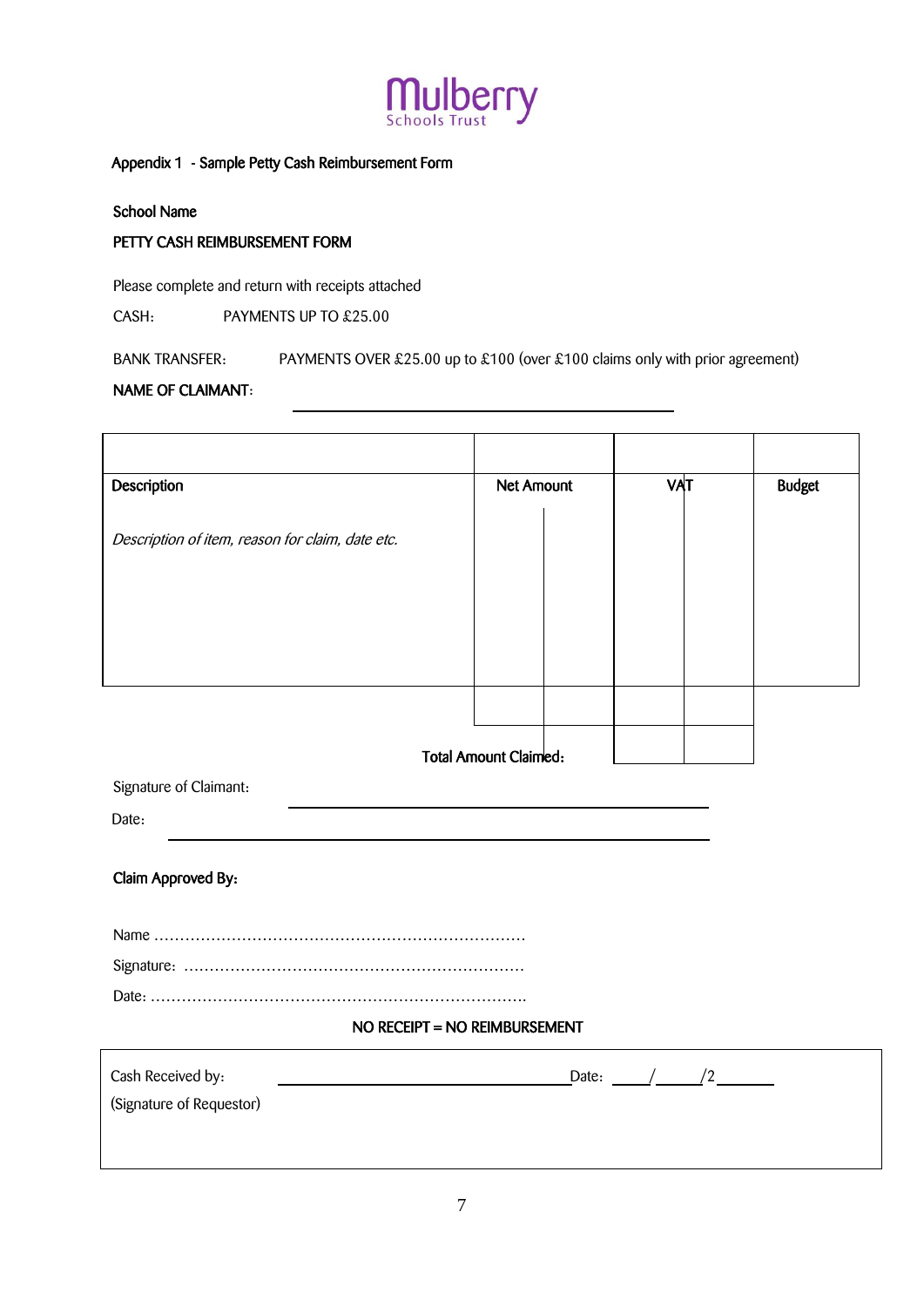

# Appendix 2- Sample Petty Cash Reconciliation Sheet

# **Petty Cash Reconciliation Sheet**

School Name:  $/$  /2\_

| <b>Notes</b> | Quantity                              | Value (£) |
|--------------|---------------------------------------|-----------|
| £50.00       |                                       |           |
| £20.00       |                                       |           |
| £10.00       |                                       |           |
| £5.00        |                                       |           |
| Coins        |                                       |           |
| £2.00        |                                       |           |
| £1.00        |                                       |           |
| 50p          |                                       |           |
| 20p          |                                       |           |
| 10p          |                                       |           |
| 5p           |                                       |           |
| $2{\sf p}$   |                                       |           |
| 1p           |                                       |           |
|              | <b>Total Cash</b>                     |           |
|              | <b>Total Vouchers (list overleaf)</b> |           |
|              | <b>Total Cheques (list overleaf)</b>  |           |
|              | <b>TOTAL IMPREST</b>                  |           |
|              |                                       |           |
|              | <b>Petty Cash Float</b>               |           |
|              | <b>Difference</b>                     |           |

Important Information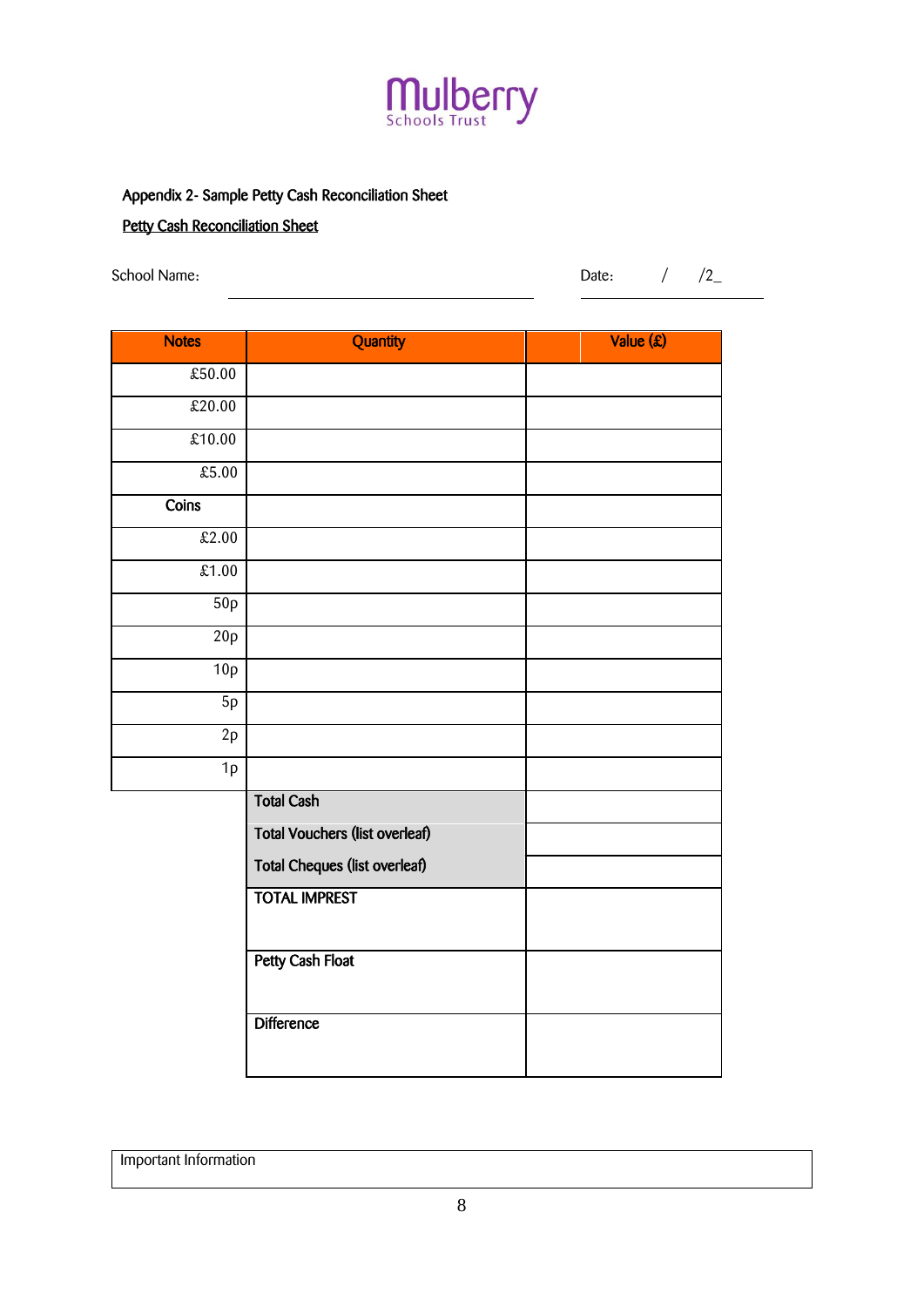

| Counted by:    | (Print Name) |
|----------------|--------------|
| Signature:     |              |
| Witnessed by:  | (Print Name) |
| Signature: ___ |              |

| <b>Vouchers</b> |                 |             |
|-----------------|-----------------|-------------|
| Date of Claim   | Ref/Description | Value $(x)$ |
|                 |                 |             |
|                 |                 |             |
|                 |                 |             |
|                 |                 |             |
|                 |                 |             |
|                 |                 |             |

| Cheques<br>Date of Claim | <b>Ref/Description</b> | Value $(\hat{\mathbf{x}})$ |  |  |  |
|--------------------------|------------------------|----------------------------|--|--|--|
|                          |                        |                            |  |  |  |
|                          |                        |                            |  |  |  |
|                          |                        |                            |  |  |  |
|                          |                        |                            |  |  |  |
|                          |                        |                            |  |  |  |
|                          |                        |                            |  |  |  |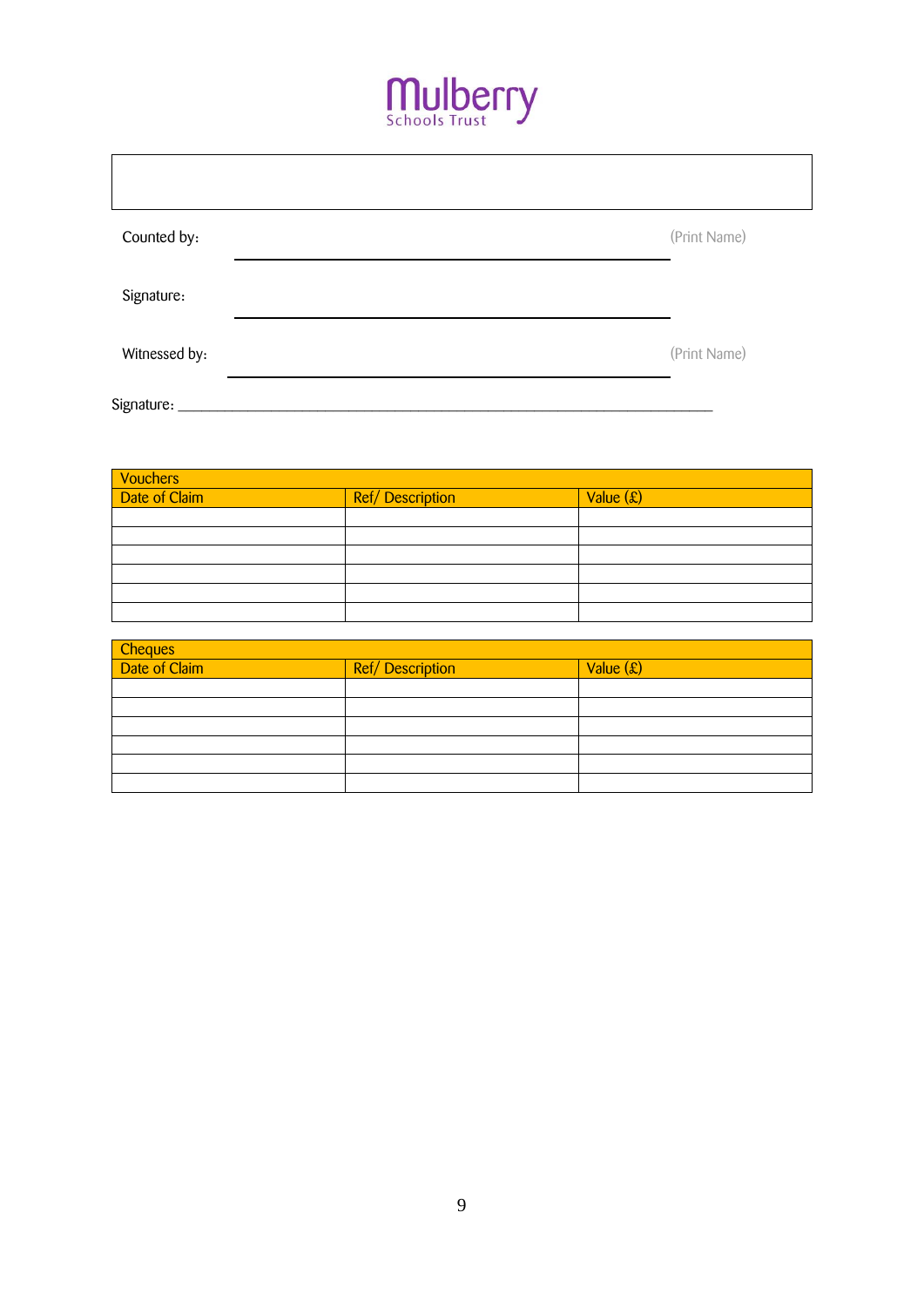

# Appendix 3 - Sample Petty Cash Control Sheet

|                     |                    | PETTY CASH CONTROL SHEET FOR: |               |                                                                                                         |              |                 |          |         |  |
|---------------------|--------------------|-------------------------------|---------------|---------------------------------------------------------------------------------------------------------|--------------|-----------------|----------|---------|--|
|                     | only               | Update white cells            |               | Agreed<br>Float:<br>B/fwd.<br>balance:<br>Cheque<br>cashed:<br>C/fwd.<br>balance:<br>Amount<br>claimed: |              |                 |          |         |  |
|                     | Date               | Voucher                       | <b>School</b> | <b>CFR Code</b>                                                                                         | Cash<br>Paid | Cash            | Vatable? | Net VAT |  |
|                     |                    | no.                           | <b>Budget</b> |                                                                                                         | Out          | <b>Received</b> | Y/N      |         |  |
| $\mathbf{1}$        |                    |                               |               |                                                                                                         |              |                 |          |         |  |
| $\overline{2}$      |                    |                               |               |                                                                                                         |              |                 |          |         |  |
| 3                   |                    |                               |               |                                                                                                         |              |                 |          |         |  |
| $\sqrt{4}$          |                    |                               |               |                                                                                                         |              |                 |          |         |  |
| 5                   |                    |                               |               |                                                                                                         |              |                 |          |         |  |
| 6<br>$\overline{7}$ |                    |                               |               |                                                                                                         |              |                 |          |         |  |
| $\bf 8$             |                    |                               |               |                                                                                                         |              |                 |          |         |  |
| 17                  |                    |                               |               |                                                                                                         |              |                 |          |         |  |
| 19                  |                    |                               |               |                                                                                                         |              |                 |          |         |  |
| 20                  |                    |                               |               |                                                                                                         |              |                 |          |         |  |
|                     | to the value of £0 |                               |               | I certify that the petty cash has been balanced and checked and request a cheque                        |              |                 |          |         |  |
|                     | Custodian          |                               |               |                                                                                                         |              | <b>Dated</b>    |          |         |  |
|                     | Notes:             |                               |               |                                                                                                         |              | Cheque Number:  |          |         |  |
|                     |                    |                               |               |                                                                                                         |              |                 |          |         |  |
|                     |                    |                               |               |                                                                                                         |              |                 |          |         |  |
|                     |                    |                               |               |                                                                                                         |              |                 |          |         |  |
|                     |                    |                               |               |                                                                                                         |              |                 |          |         |  |